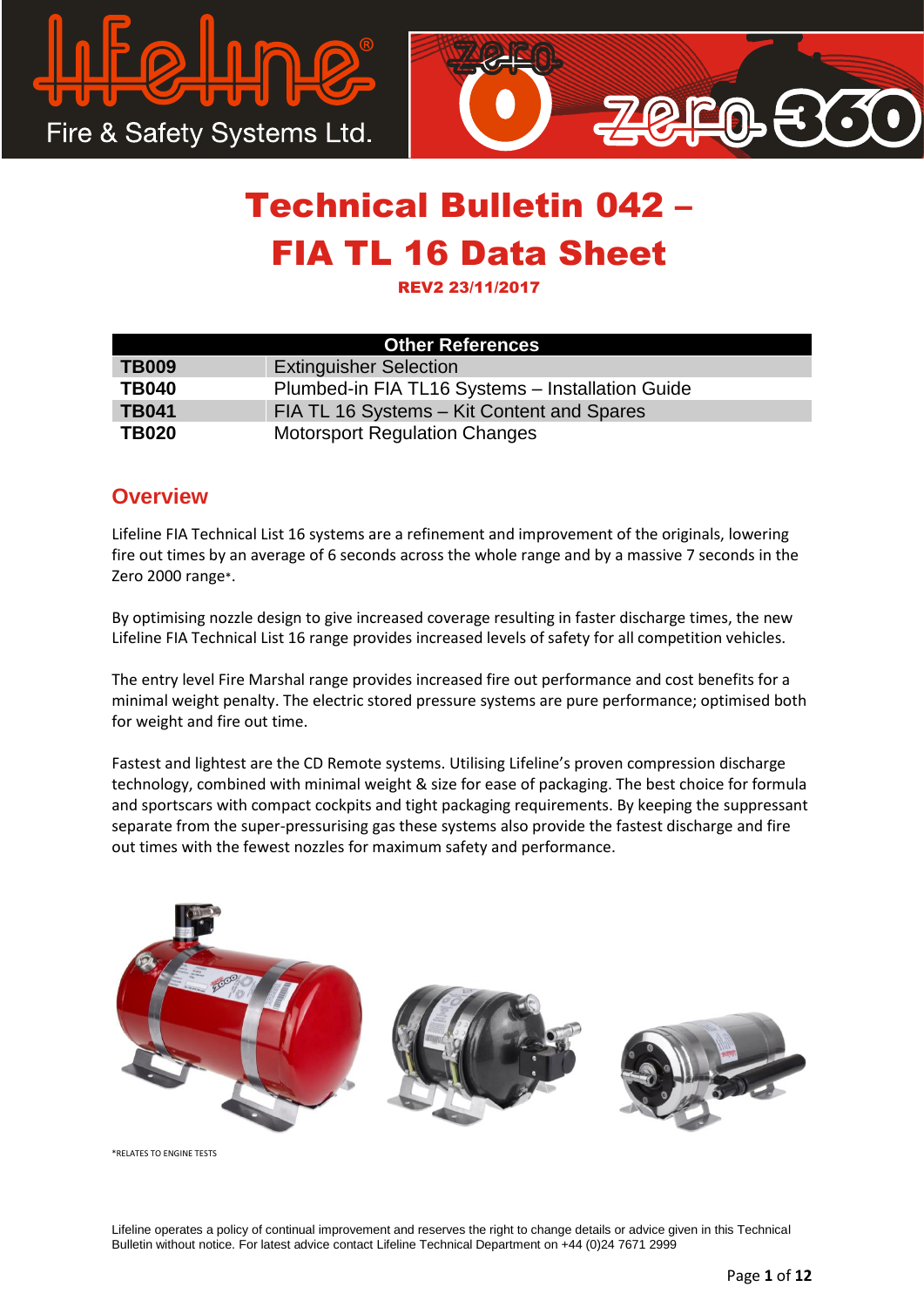# $\Omega$  $\Omega$

Fire & Safety Systems Ltd.



## **Specification**

| <b>Description</b>       | Zero 2000, Zero 360                       |
|--------------------------|-------------------------------------------|
| <b>FIA Homologation</b>  | EX.041.17, EX042.17, EX.043.17, EX.044.17 |
| <b>Contents</b>          | AFFF, Novec 1230™                         |
| <b>Discharge System</b>  | Mechanical, Electrical, Remote            |
| <b>Cylinder Material</b> | <b>Steel or Aluminium Alloy</b>           |
| <b>Temperatures</b>      | -10 to +60°C                              |

## **Weights and Dims**

| <b>System Number</b> | <b>Type</b>                        | Capacity                    | <b>Cylinder</b><br>Weight | <b>Cylinder</b><br><b>Dimensions</b><br>(Length x Diameter) |
|----------------------|------------------------------------|-----------------------------|---------------------------|-------------------------------------------------------------|
| 106-001-001          | FIA TL16<br>Mechanical             | <b>4ltr AFFF</b>            | 6.6kg                     | 434 x Ø155                                                  |
| 106-001-002          | FIA TL16<br>Electric               | 4ltr AFFF                   | 5.3kg                     | 308 x Ø155                                                  |
| 106-001-003          | FIA TL16<br><b>CD Remote</b>       | 1.5kg Novec<br>1230         | 2.2kg                     | 230 x Ø90                                                   |
| 106-001-004          | FIA TL16<br>Mechanical             | 2.25kg<br><b>Novec 1230</b> | 3.6 <sub>kg</sub>         | 268 x Ø125                                                  |
| 106-001-005          | FIA TL16<br>Electric               | 2.25kg<br><b>Novec 1230</b> | 3.1kg                     | 235 x Ø125                                                  |
| 106-001-006          | FIA TL16<br><b>CD Remote</b>       | 2.0kg Novec<br>1230         | 2.7 <sub>kg</sub>         | 219 x Ø108                                                  |
| 106-001-007          | FIA TL <sub>16</sub><br>Mechanical | 3.0kg Novec<br>1230         | 4.5 <sub>kg</sub>         | 324 x Ø125                                                  |
| 106-001-008          | FIA TL16<br>Electrical             | 3.0kg Novec<br>1230         | 3.9 <sub>kg</sub>         | 297 x Ø125                                                  |
| 106-001-009          | FIA TL16<br><b>CD Remote</b>       | 3.0kg Novec<br>1230         | 3.9 <sub>kg</sub>         | 274 x Ø108                                                  |

\* PLEASE NOTE: ALL DIMENSIONS AND MASSES ARE BASED ON THE CYLINDER ONLY, THEY DO NOT INCLUDE NOZZLES, TUBING, AND HOSES ETC.

## **Fire Out Times**

| Test                    | <b>Zero 2000</b> | <b>Zero 360</b><br>2.25kg<br><b>Stored</b><br><b>Pressure</b> | <b>Zero 360</b><br>3.0 <sub>kg</sub><br><b>Stored</b><br>pressure | <b>Zero 360</b><br>2.0kg CD<br>Remote | <b>Zero 360</b><br>3.0kg CD<br>Remote | <b>Zero 360</b><br>1.5kg CD<br>Remote |
|-------------------------|------------------|---------------------------------------------------------------|-------------------------------------------------------------------|---------------------------------------|---------------------------------------|---------------------------------------|
| <b>Cockpit</b>          | 14.32s           | 10.68s                                                        | 5.06s                                                             | 7.81s                                 | 3.51s                                 | 9.67s                                 |
| <b>Engine</b><br>Closed | 4.99s            | 5.66s                                                         | 6.01s                                                             | 3.05s                                 | 2.73s                                 | 3.97s                                 |
| <b>Engine</b><br>Open   | 5.16s            | 5.95s                                                         | 4.63s                                                             | 1.72s                                 | 2.74s                                 | 4.83s                                 |

\* PLEASE NOTE: TIMES RECORDING DURING HOMOLOGATION TESTING SHOULD BE CONSIDERED AS INDICATIVE OF PERFORMANCE ONLY AND ARE NOT A GUARANTEE. THE INTENSION OF ANY MOTORSPORT FIRE SUPPRESSION SYSTEM IS TO GIVE THE OCCUPANT A TIME ENVELOPE IN WHICH TO EVACUATE SAFELY.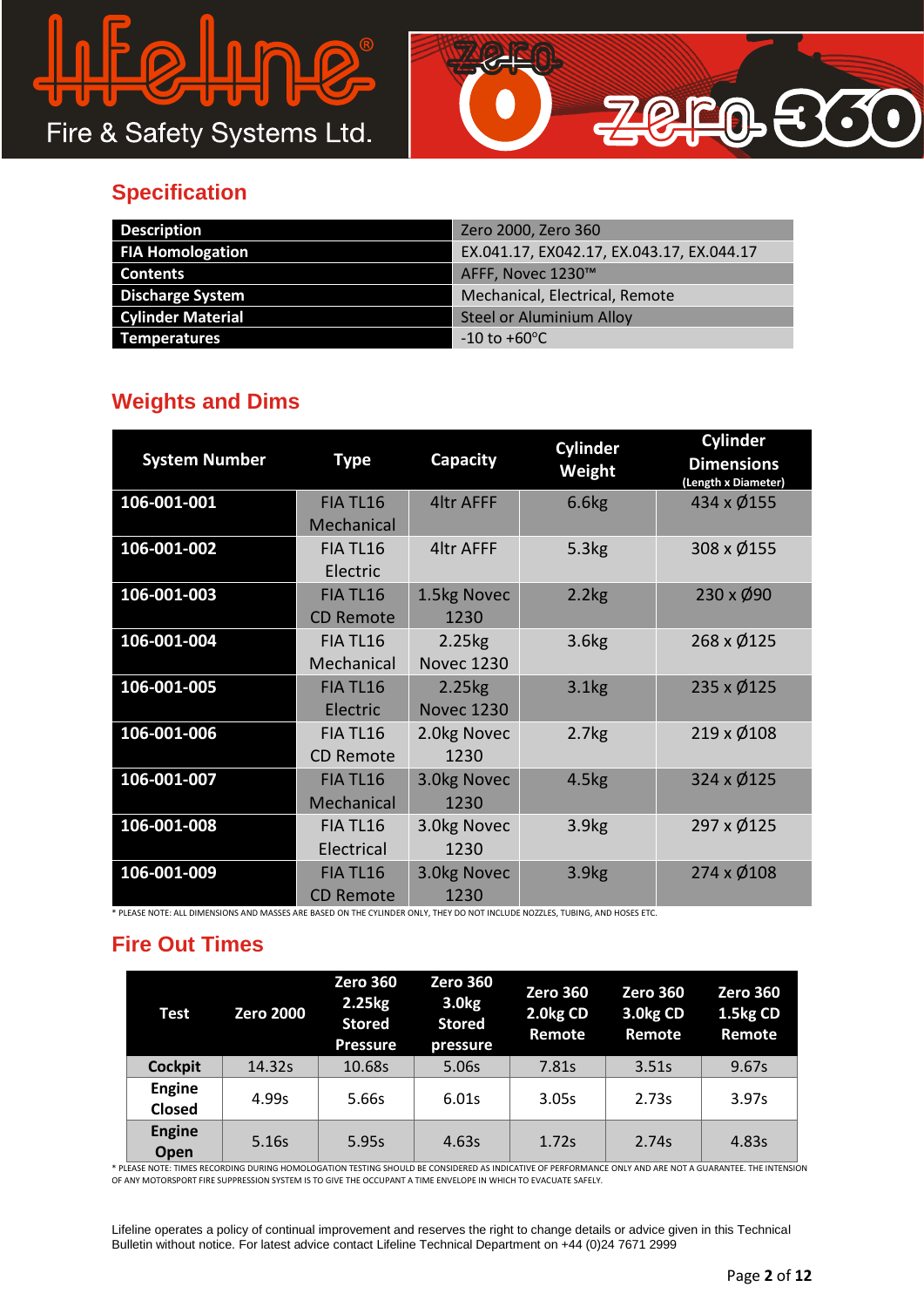



## **Cylinder Drawings**



106-001-001-B Zero 2000 4.0ltr Fire Marshal



#### 106-001-002-B Zero 2000 4ltr Electric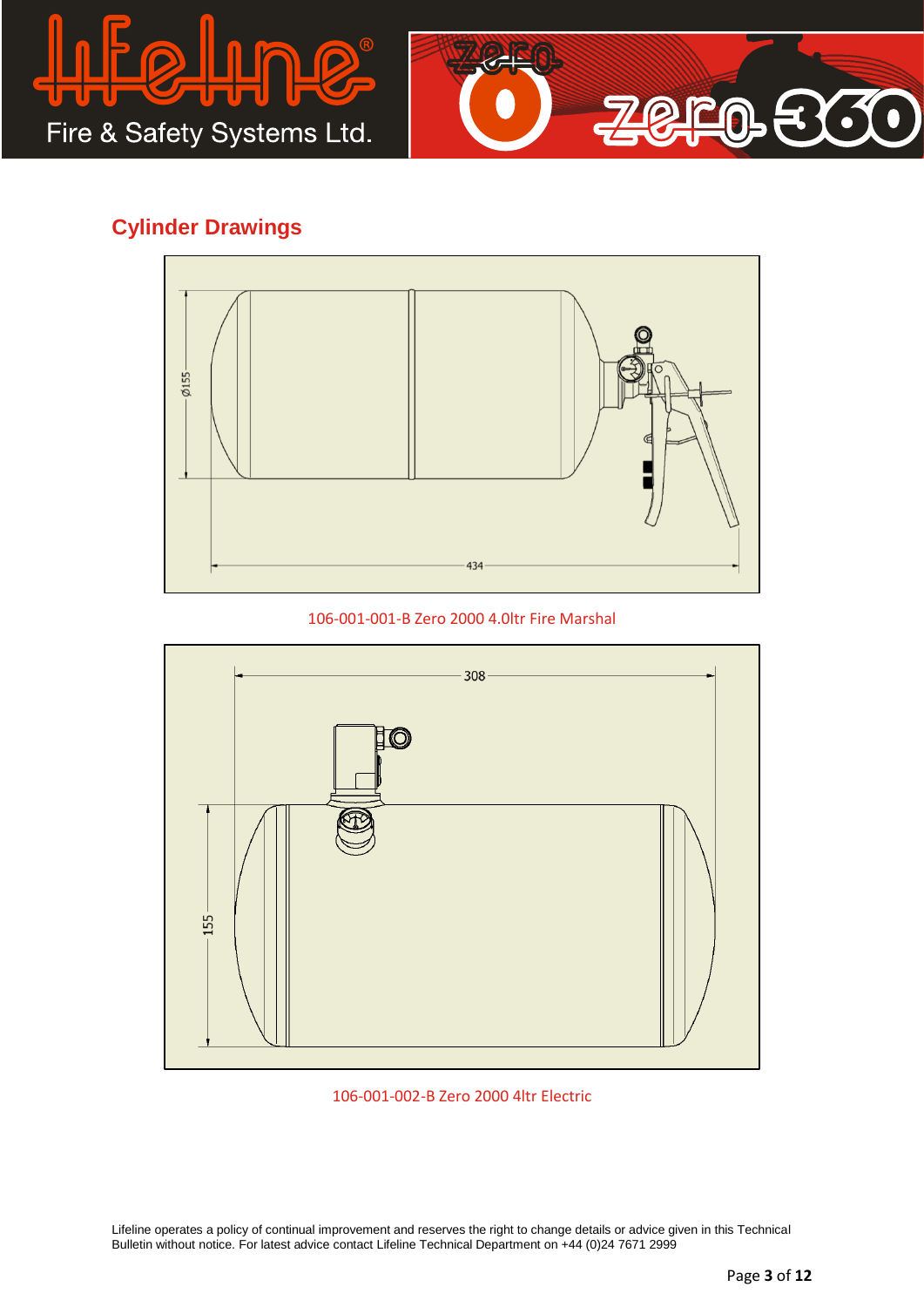





106-001-003-B Zero 360 1.5kg Remote Charge – CD *(Homologated for single seat race cars and sports prototypes only)*



#### 106-001-004-B Zero 360 2.25kg Fire Marshal



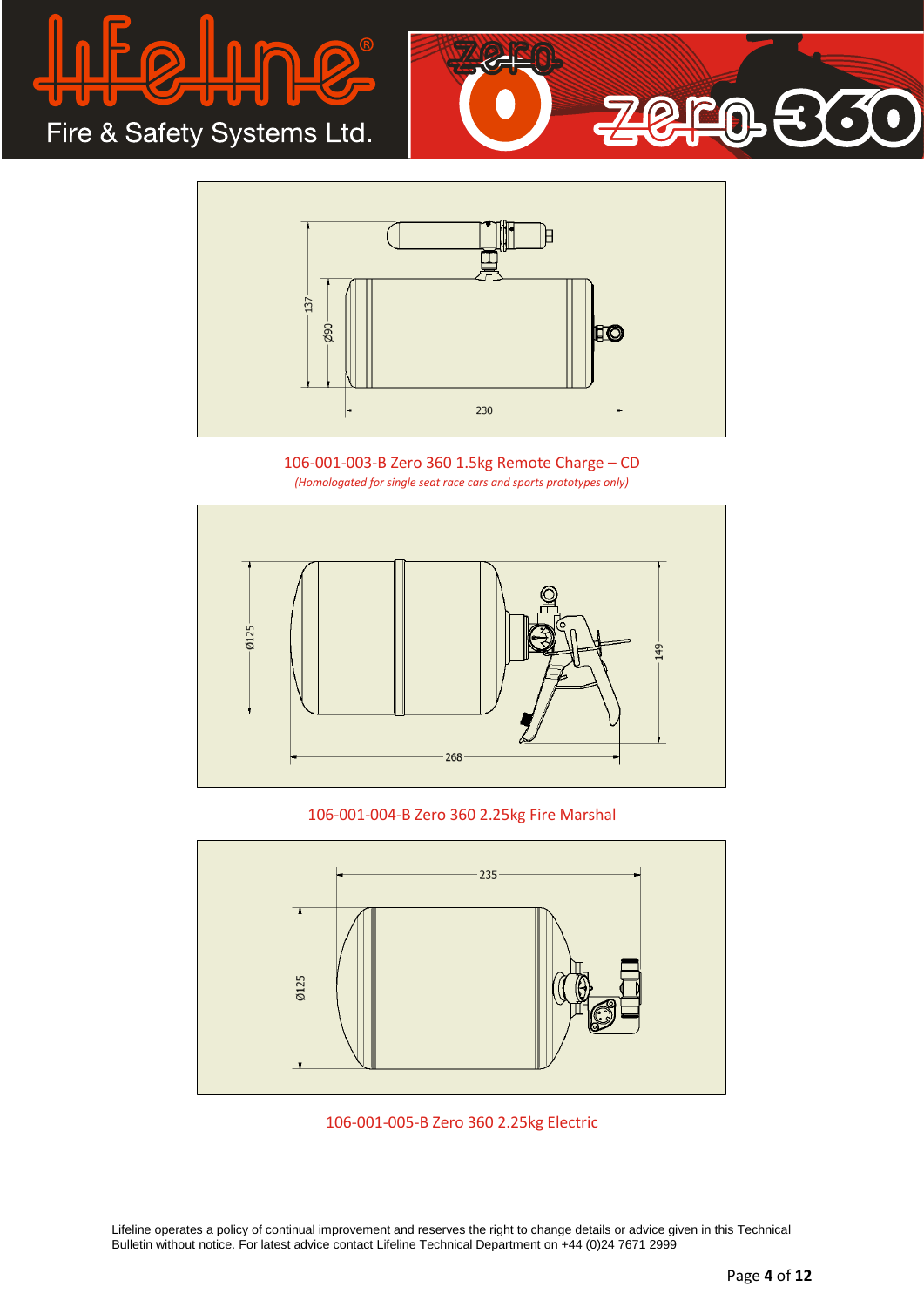





106-001-006-B Zero 360 2.0kg Remote Charge - CD



106-001-007-B Zero 360 3.0kg Fire Marshal



106-001-008-B Zero 360 3.0kg Electric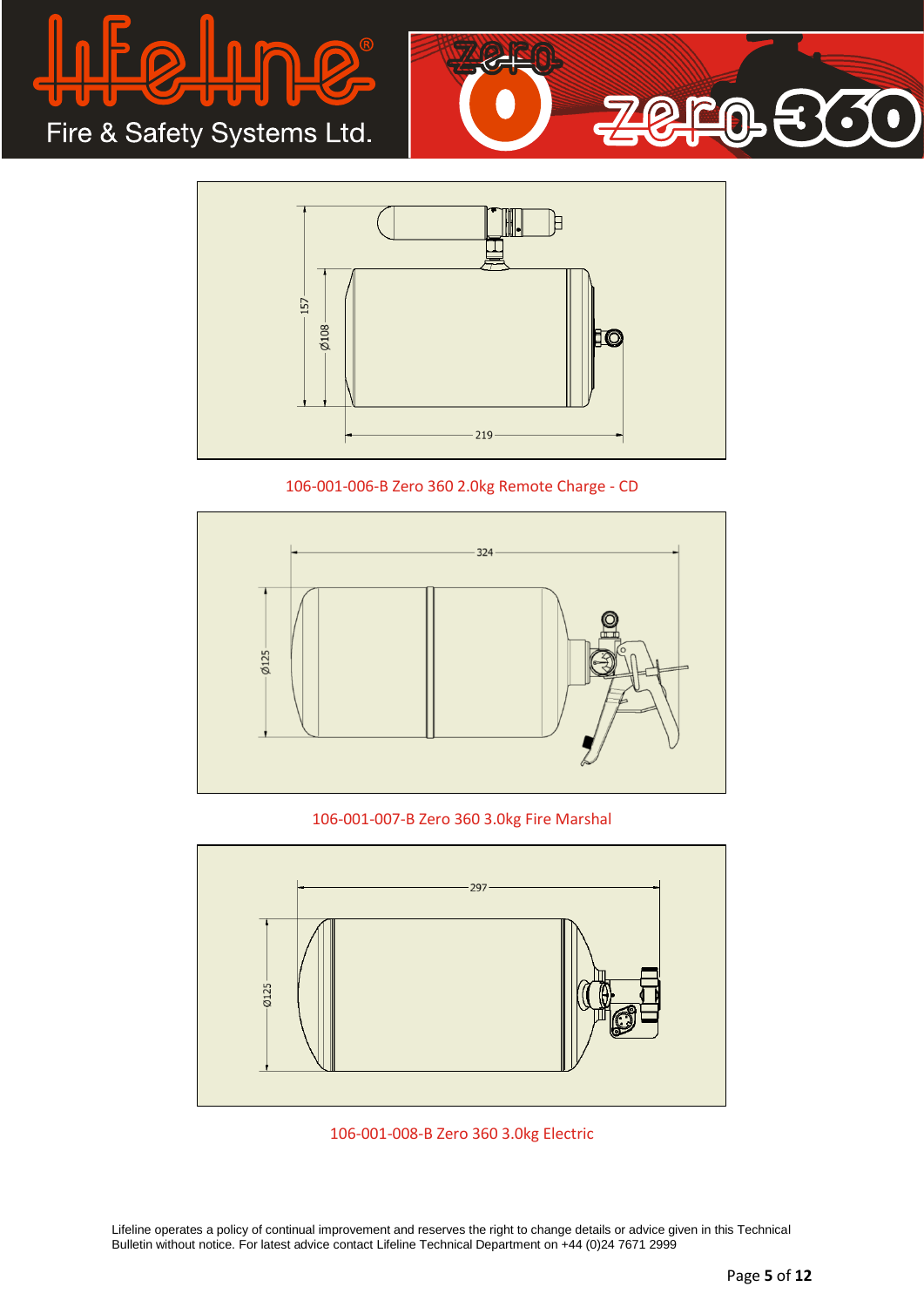





106-001-009-B Zero 360 3.0kg Remote Charge - CD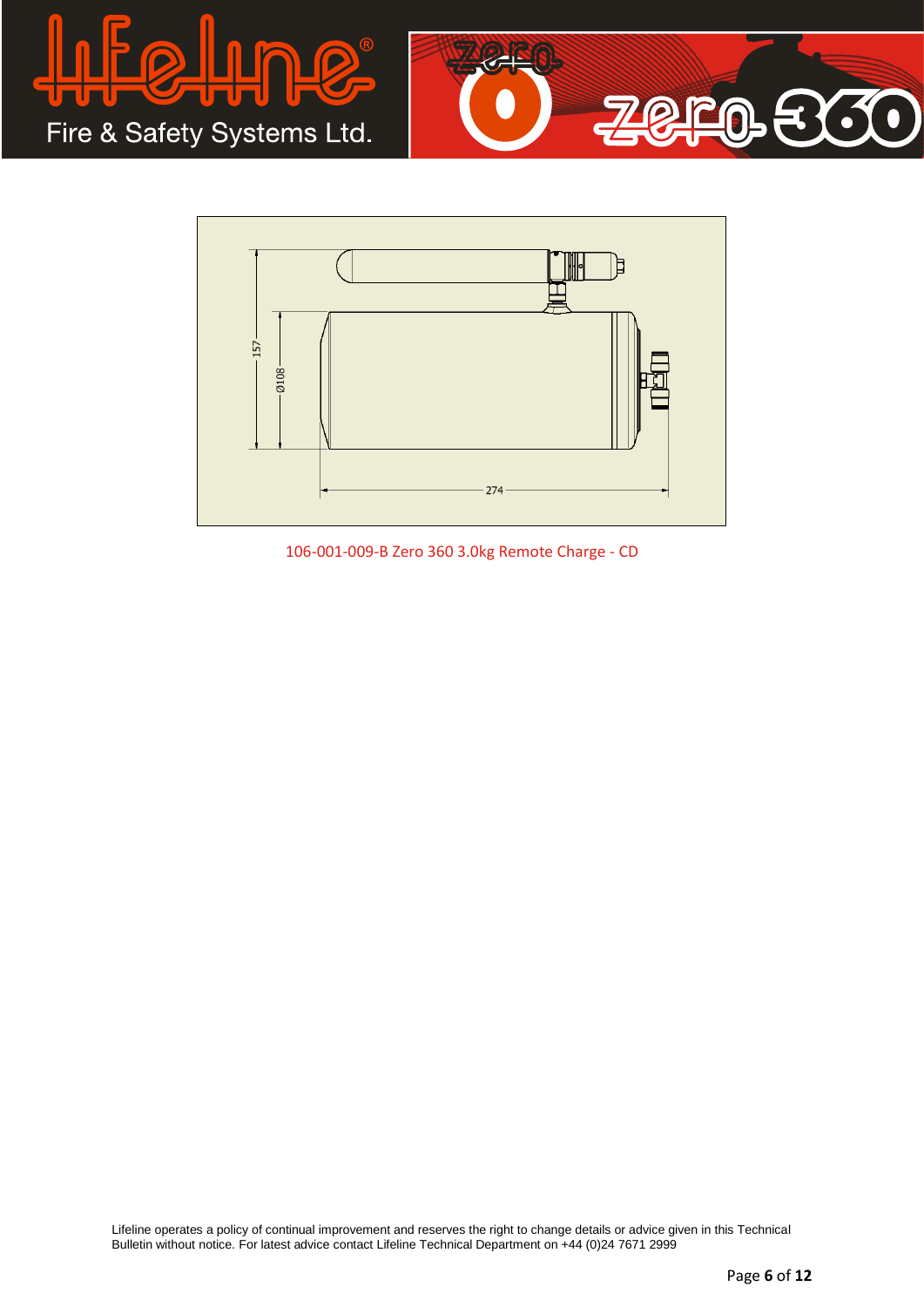



## **System Schematics**



Zero 2000 4.0ltr Fire Marshal 106-001-001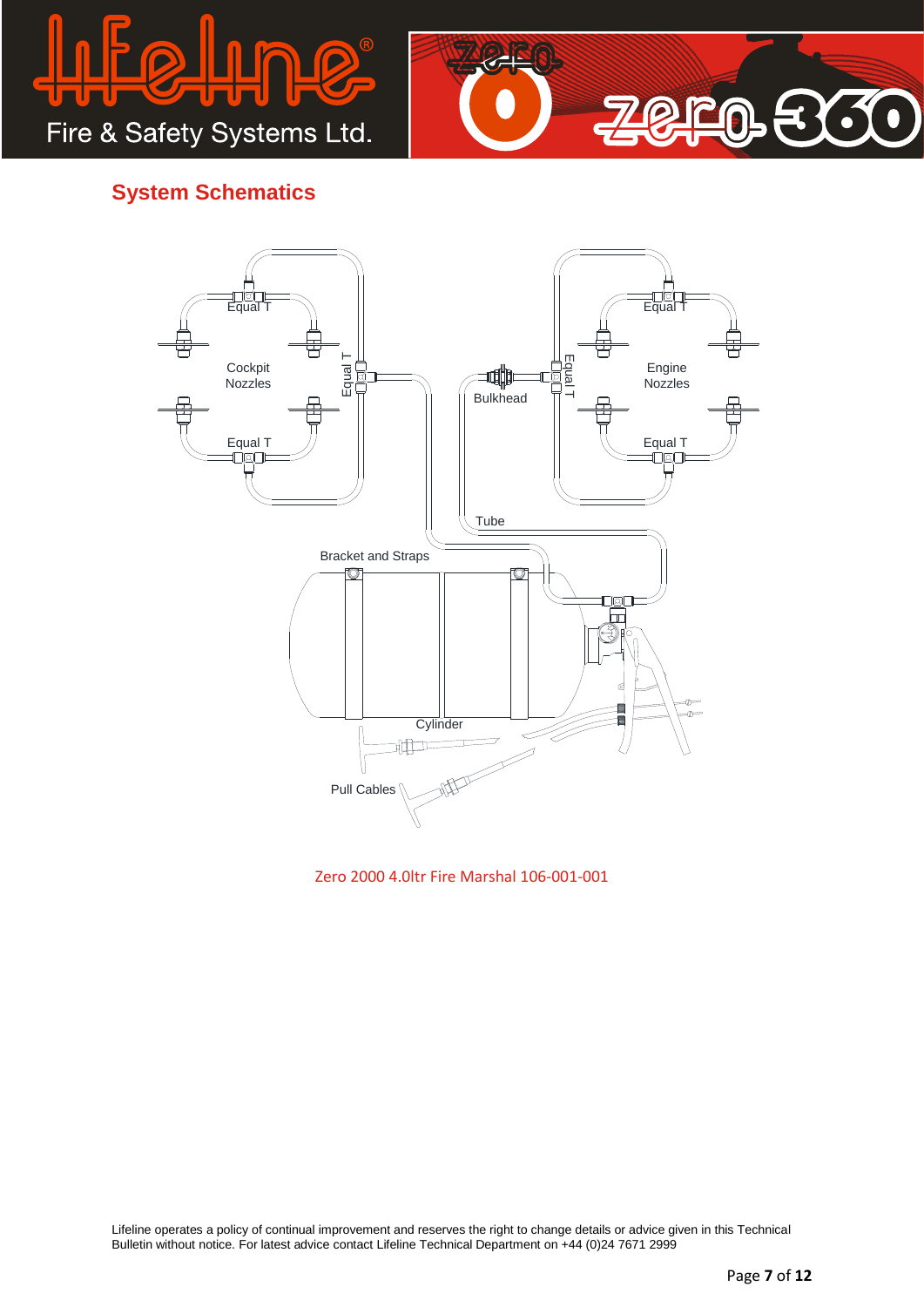

Fire & Safety Systems Ltd.





Zero 2000 4.0ltr Electric 106-001-002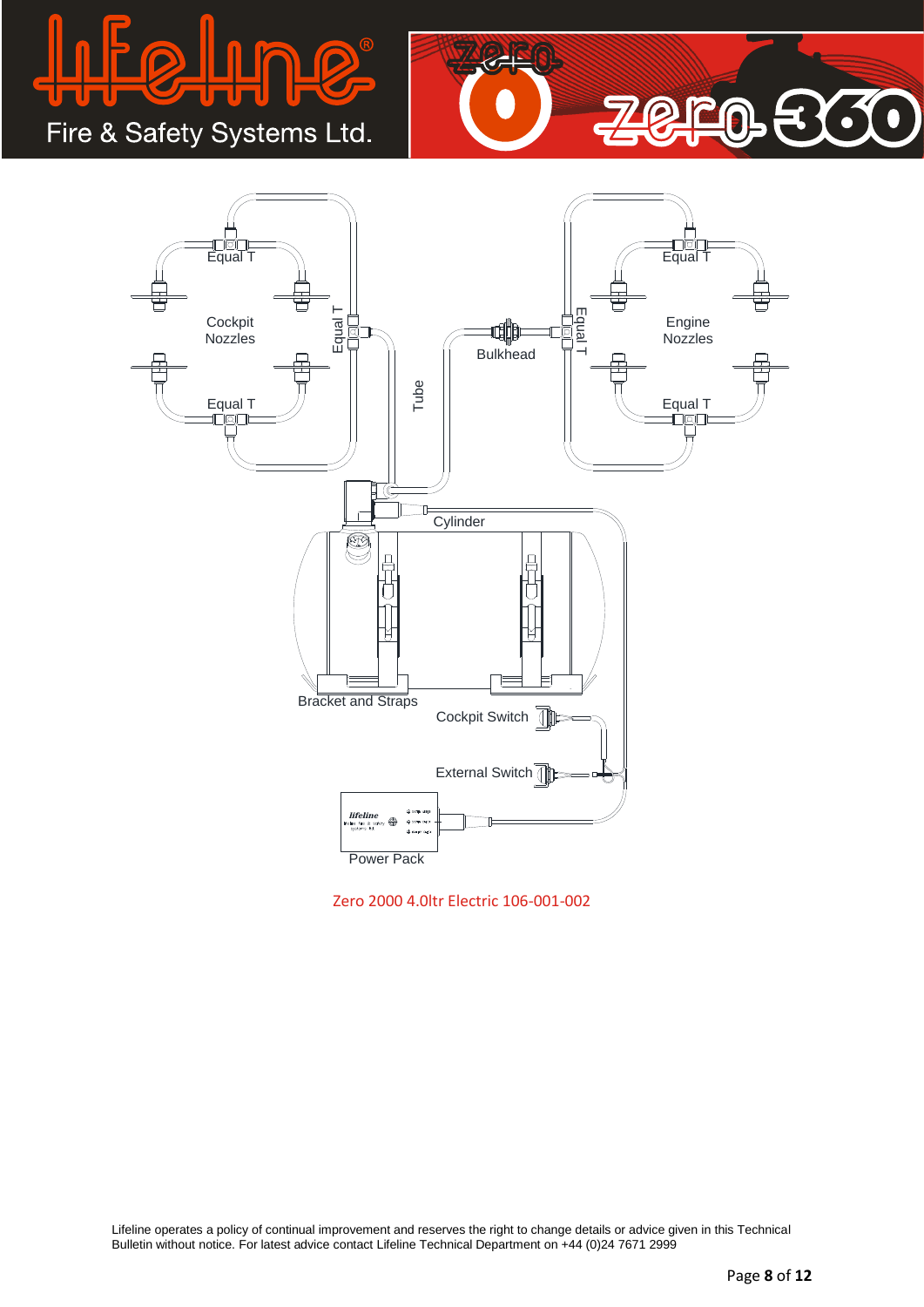





#### Zero 360 Fire Marshal 106-001-004, 106-001-007



#### Zero 360 Electrical 106-001-005, 106-001-008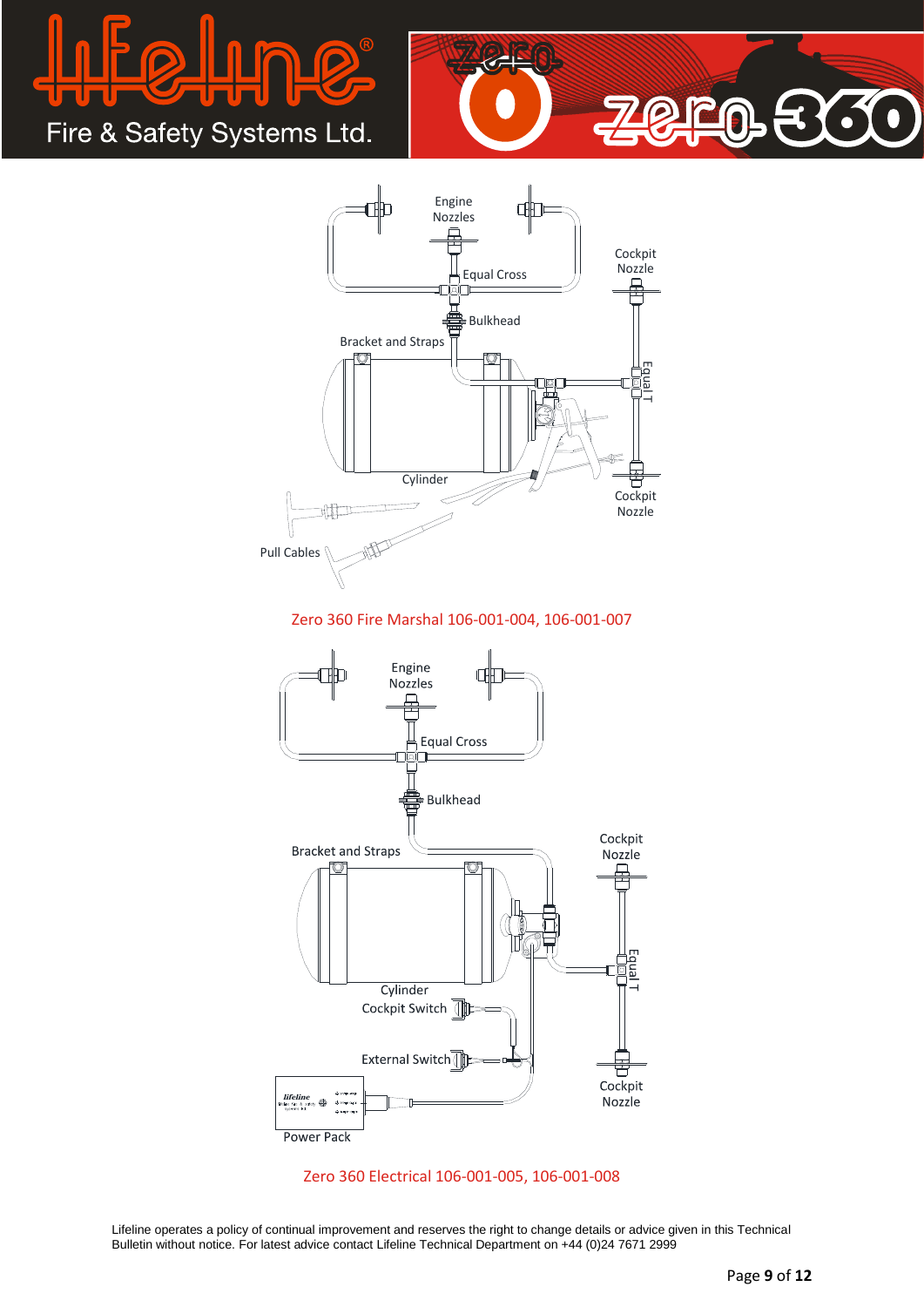





Zero 360 CD Remote Charge CD 106-001-003, 106-001-006, 106-001-009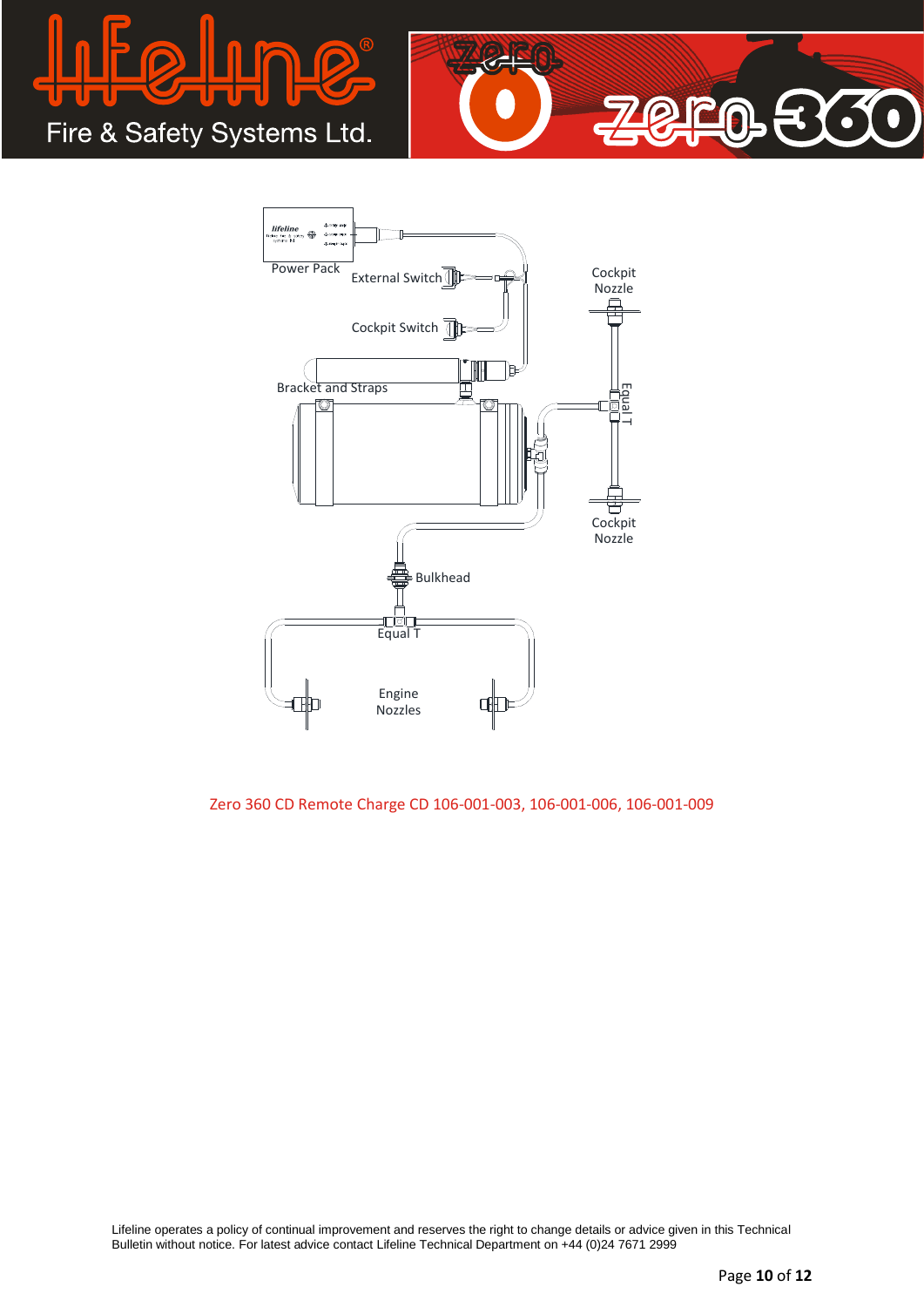

Fire & Safety Systems Ltd.